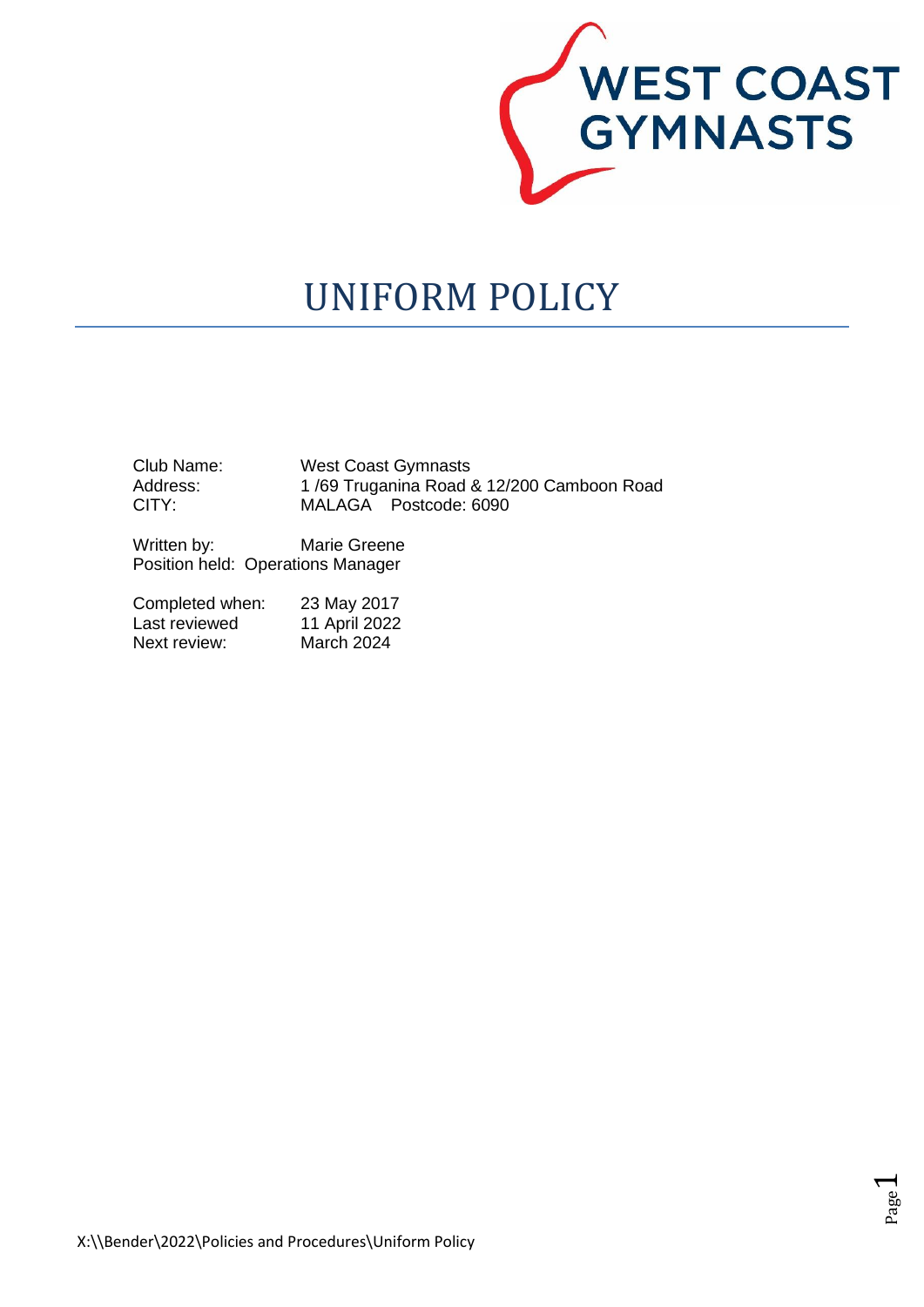# Contents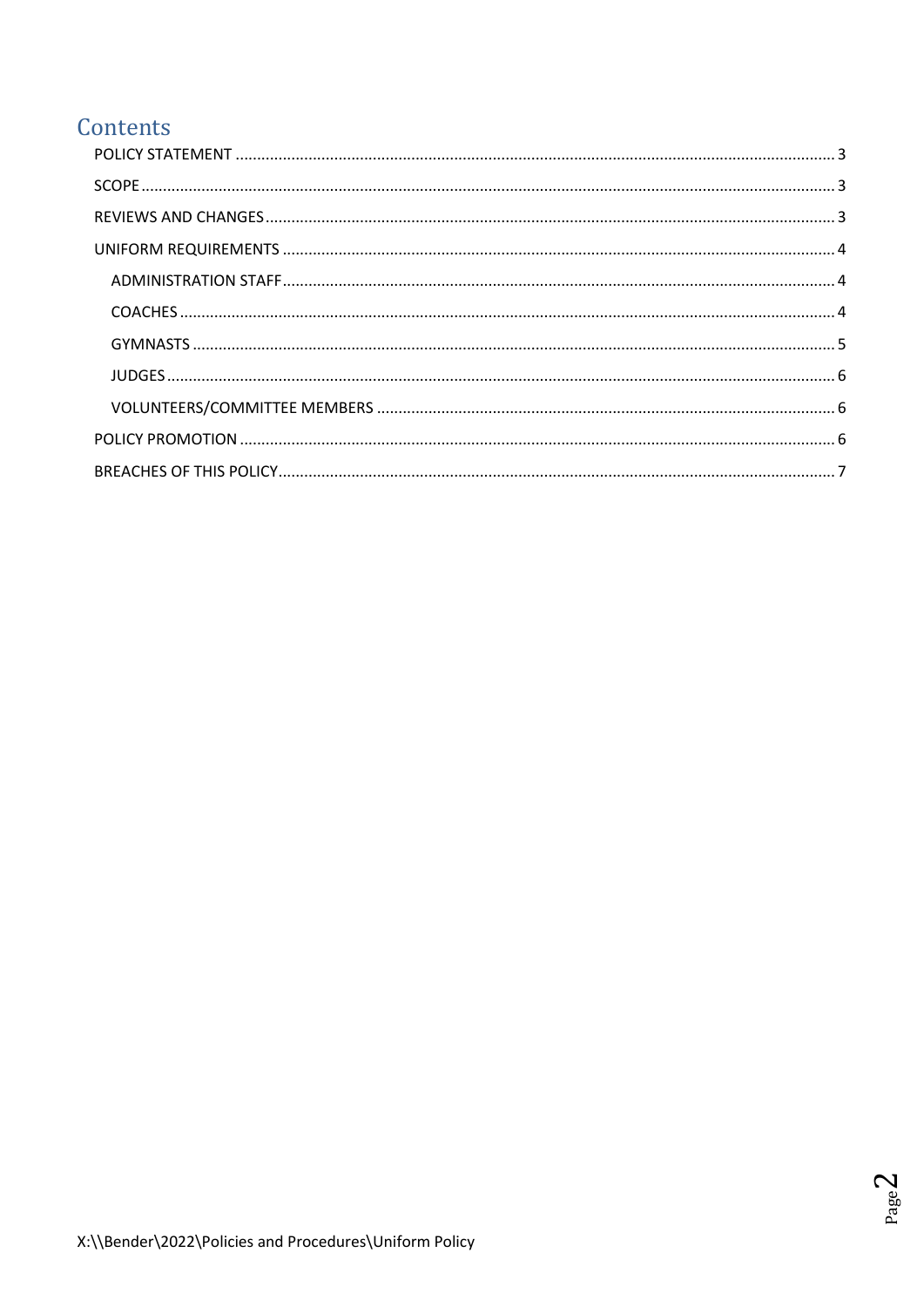#### <span id="page-2-0"></span>**POLICY STATEMENT**

West Coast Gymnasts (WCG) takes great pride in the presentation and representation of the club. The following uniform requirements have been endorsed to ensure all members wear the appropriate attire to participate in activities safely, are easily identified as club members; and represent our club in a positive and professional manner.

#### <span id="page-2-1"></span>**SCOPE**

This policy applies to all members of the club; gymnasts, participants, staff, volunteers, coaches, judges and committee members.

#### <span id="page-2-2"></span>**REVIEWS AND CHANGES**

| Year | <b>Change Implemented</b>                                                                                                                                                                                                                                                                                                                        | <b>Endorsed By</b>                                                                  |
|------|--------------------------------------------------------------------------------------------------------------------------------------------------------------------------------------------------------------------------------------------------------------------------------------------------------------------------------------------------|-------------------------------------------------------------------------------------|
| 2017 | <b>Policy Created</b>                                                                                                                                                                                                                                                                                                                            |                                                                                     |
| 2018 | No changes                                                                                                                                                                                                                                                                                                                                       |                                                                                     |
| 2019 | No changes                                                                                                                                                                                                                                                                                                                                       |                                                                                     |
| 2020 | Not reviewed                                                                                                                                                                                                                                                                                                                                     | Due to covid this policy was not<br>reviewed                                        |
| 2021 | Not reviewed                                                                                                                                                                                                                                                                                                                                     | Due to covid this policy was not<br>reviewed                                        |
| 2022 | Changed logo<br>Changed format of policy<br><b>Added Table of Contents</b><br>Added in a Review Table<br>Reworded the policy to reflect more specific<br>requirements and expectations of the club's<br>members (both staff and athletes)<br>Added requirements for volunteers/committee<br>members and admin staff<br>Added in Breach of Policy | Endorsed and ratified by the 2022<br>Committee on<br>11 <sup>th</sup> of April 2022 |
|      | Added in Uniform Requirements and what is not<br>permitted                                                                                                                                                                                                                                                                                       |                                                                                     |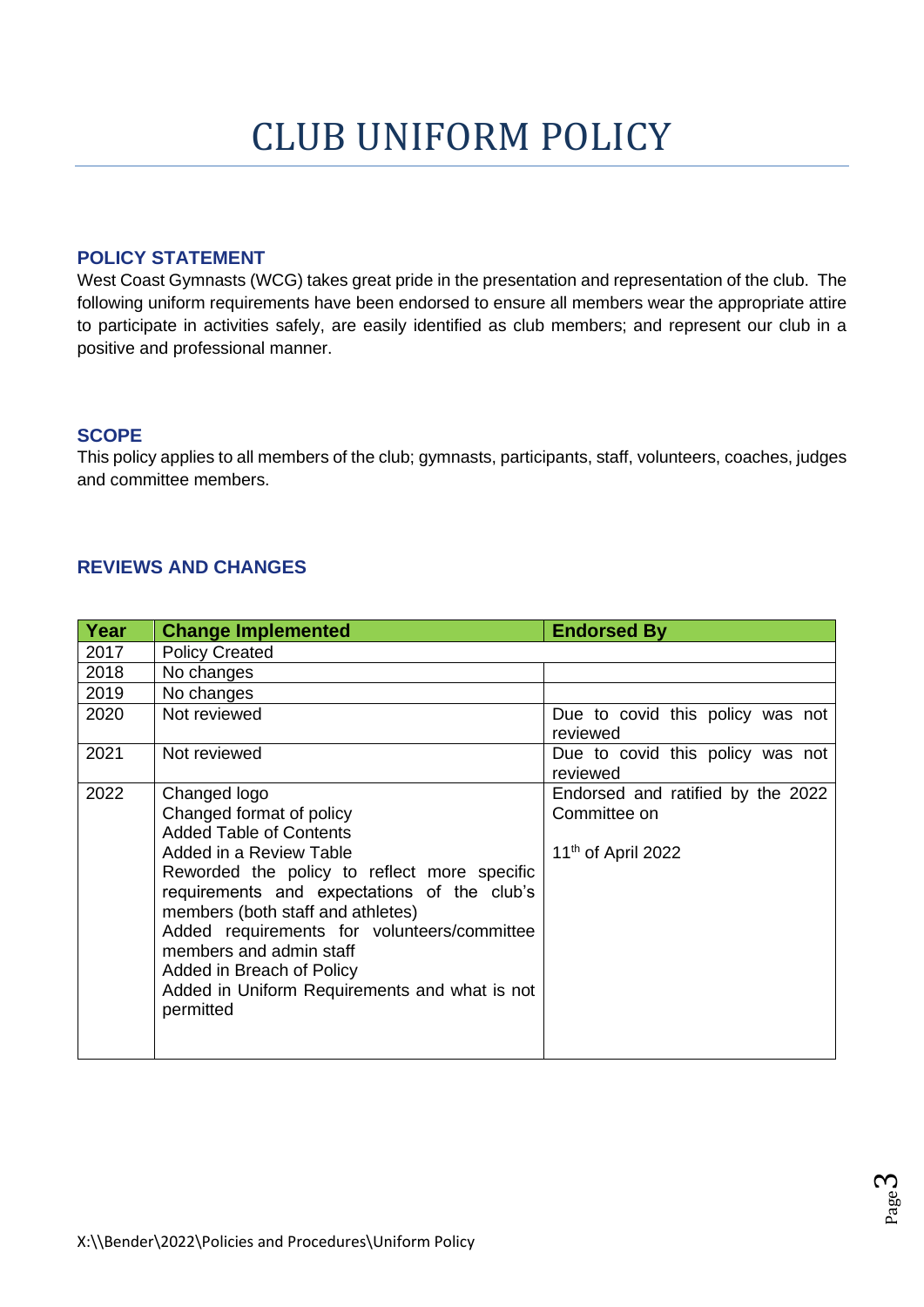# <span id="page-3-0"></span>**UNIFORM REQUIREMENTS**

To uphold the club's integrity and values, and to take pride in our club's history and respect its branding, the following rules apply:

- No offensive or rude (such as swearing) items of clothing are allowed to be worn
- No other uniform or attire promoting other gymnastics clubs is permitted to be worn
- No school uniforms, skirts, tutus, skorts or dancing dresses are to be worn
- No big, baggy t-shirts or shorts
- No uniforms or merchandise from other organisations not affiliated with WCG
- For child protection reasons, athletes are not permitted to train shirtless
- Fitbits, watches and jewellery must not be worn whilst participating in gymnastics Staff/Volunteers are allowed to wear watches but must remove them if they are assisting a skill which could pose a safety issue

<span id="page-3-1"></span>Below is a list of attire acceptable whilst a member of West Coast Gymnasts:

#### **ADMINISTRATION STAFF**

- Club Polo Shirt or Singlet (new branding for 2022 and beyond)
- Business-looking attire preferably in club colours
- Dark coloured skirt, pants or shorts
- Club Tracksuit, Hoodie or Jumper (if cold)
- White socks and runners, or neat closed in shoes (no stilettoes or high heels)
- Hair tied back neatly
- <span id="page-3-2"></span>• Modest jewellery

# **COACHES**

During employment (or volunteering as a club member), staff (particularly coaches) are required to wear:

- Club polo shirt or Singlet (must have club logo displayed)
- Club shorts/pants (dark coloured, preferably no patterns or logos)
- Club Tracksuit, Hoodie or Jumper (if cold) OR a dark-coloured hoodie/jumper with no affiliation to another organisation

Page 4

- Gymnastics specific T-shirt or Jacket (eg. AIS, National Clubs, Gymnastics WA).
- White socks and runners (or can work in bare feet if coaching)
- No excessive jewellery
- Hair tied back neatly

During competition (whether at the club, or an external venue), coaches are required to wear:

- Club polo shirt (must be rebranded and have new logo displayed)
- Old logo shirts are not permitted to be worn whilst out on the competition floor
- Shorts/pants are acceptable but must be navy blue in colour with no logos or stripes
- Strictly no leggings are permitted to be worn
- Club tracksuit optional, Club Jacket or Club Hoodie (if cold)
- White socks and runners
- No excessive jewellery
- Hair tied back neatly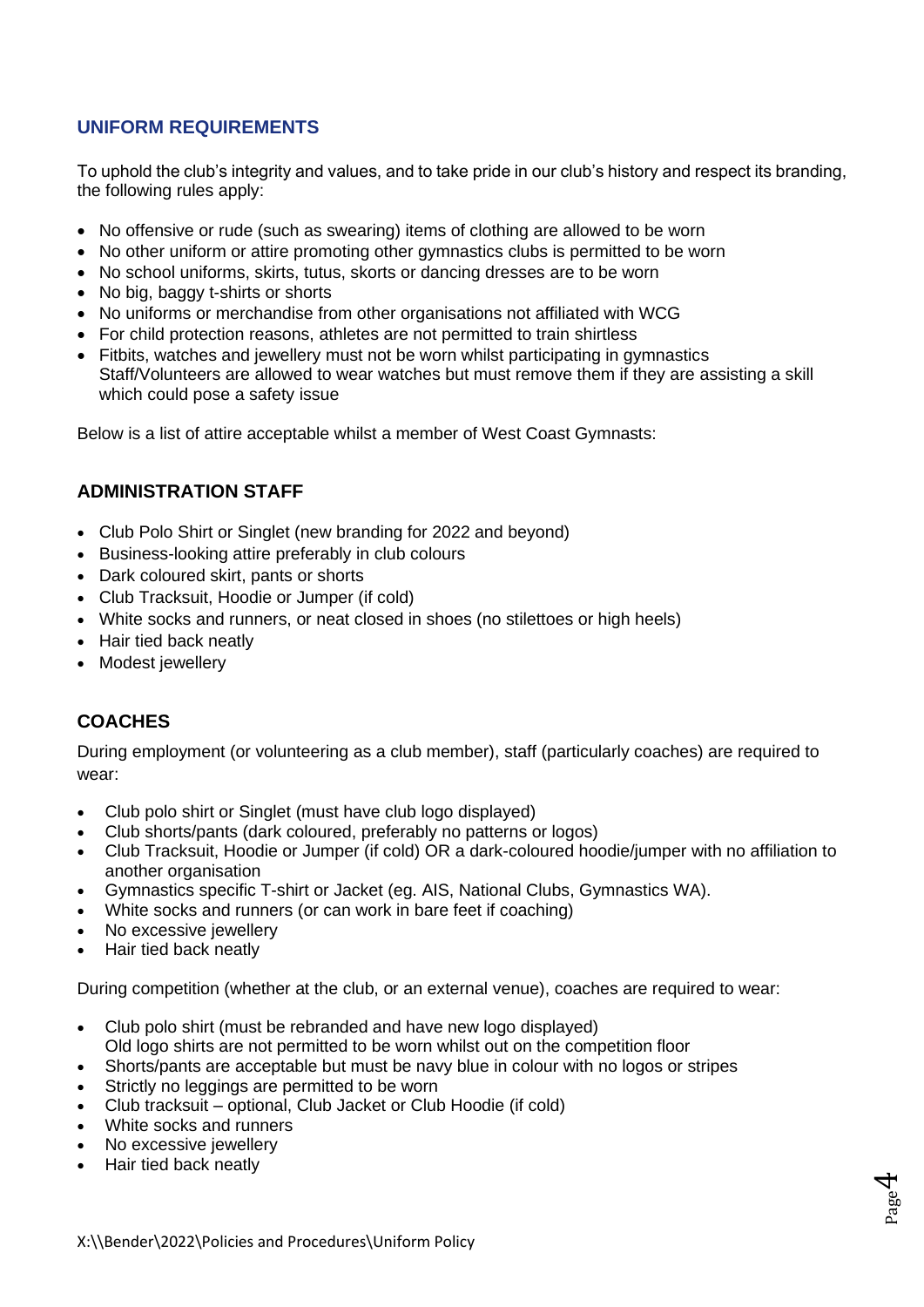# <span id="page-4-0"></span>**GYMNASTS**

#### **General Gymnastics Programs**

Gymnasts participating in General Gymnastics programs are required to wear:

- T-Shirt and shorts/pants or leggings (must be tight-fitting or tucked in)
- Crop set/bike pants or leotard
- Hair tied back neatly
- No socks
- No *iewellerv*
- Head scarves are permitted provided they are secure/tight fitted and do not pose a safety threat to the athlete

#### **Competitive Levels Programs**

Gymnasts participating in either WAG, MAG or ACR National or State Levels programs (including Interclub) are required to wear:

#### Women

- Training leotard, or bike pants/shorts/leggings and a tight fitted t-shirt or crop top. Optional gymnastics shoes can be worn if desired.
- Competition Club leotard, club shirt (must be displaying club's current logo), club tracksuit, white socks and runners For Interclub Competitions - club leotard, club shirt and navy coloured pants, white socks and sneakers
- Club bag (optional) or any other bag provided there is no affiliation to another organisation
- Hair must be tied back neatly
- No jewellery should be worn
- Minimal makeup can be worn but is not required

#### Men

- Training leotard and shorts, or tight fitted t-shirt and shorts/pants. Optional gymnastics shoes can be worn if desired
- Competition Club leotard, club shorts, club longs, polo shirt, club tracksuit, red socks and runners
- Club bag (optional) or any other bag provided there is no affiliation to another organisation
- Hair must be neat and/or tied back neatly if long
- No jewellery should be worn

# **Displays**

Gymnasts participating in Displays are required to wear:

#### Women / Men

- As decided by the coach in charge of the display
- Hair must be tied back neatly
- No jewellery should be worn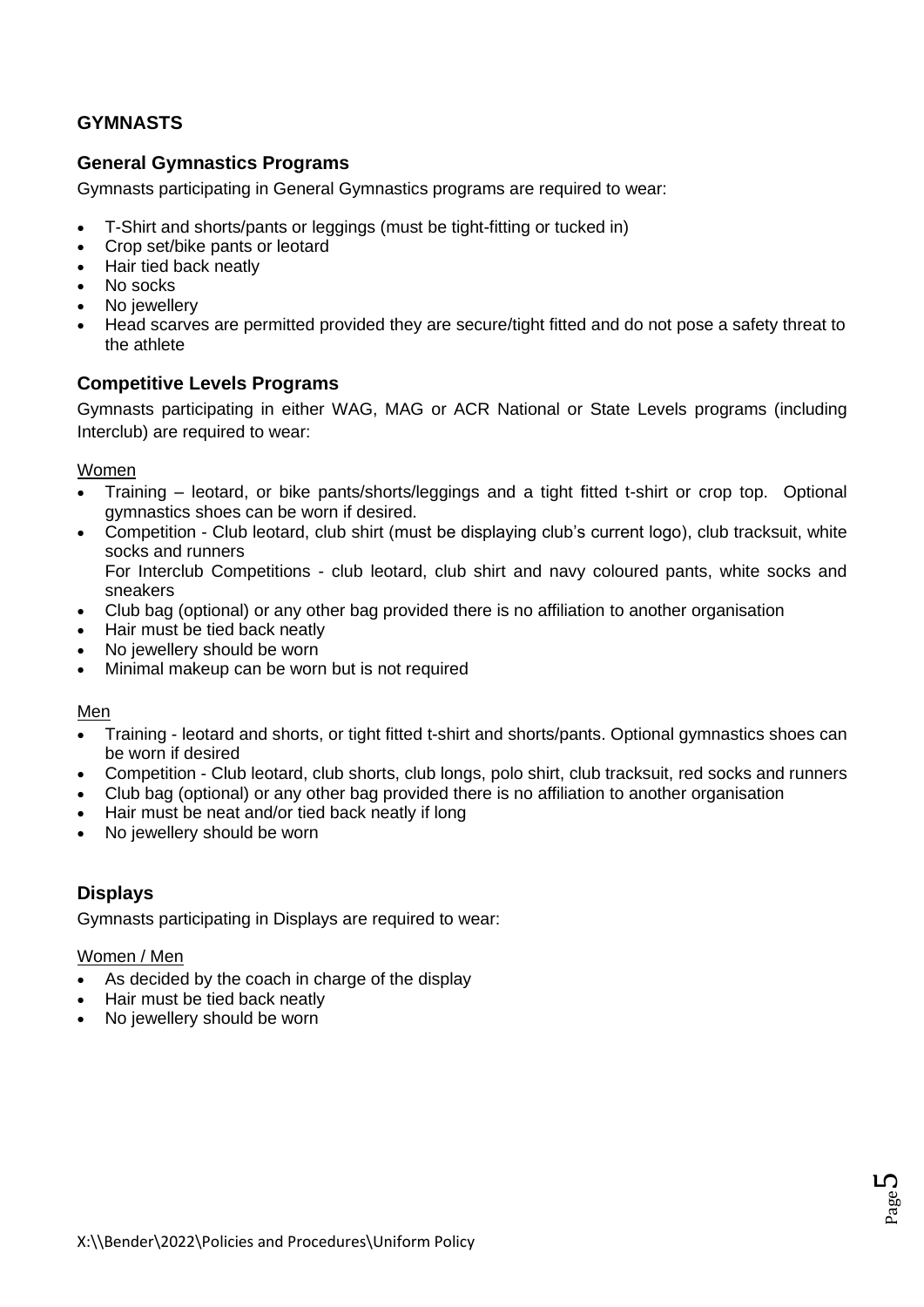# **Travelling**

When gymnasts are travelling to and from events, competitions or public displays as a West Coast Gymnasts representative, the following uniform should be worn:

- Club Polo Shirt (new branding for 2022 and beyond)
- Navy Blue pants or shorts
- Club tracksuit (if necessary)
- White socks and runners
- Hair tied back neatly
- <span id="page-5-0"></span>• Modest jewellery (if necessary)

#### **JUDGES**

Judges are required to wear the uniform specified by their respective Technical Committee.

#### <span id="page-5-1"></span>**VOLUNTEERS/COMMITTEE MEMBERS**

Volunteers who help with the day to day running of the Club and are in public view for promotional work may be provided with one Club Polo shirt to be worn neatly on these occasions, otherwise volunteers are asked to wear reasonable attire suitable for the event. Volunteers should make every attempt to adhere to the following:

- Club Polo Shirt (new branding for 2022 and beyond)
- Dark coloured pants or shorts
- Club tracksuit (if available) or dark coloured jacket/hoodie (if cold)
- White socks and runners
- Hair tied back neatly
- Modest jewellery (if necessary)

#### <span id="page-5-2"></span>**POLICY PROMOTION**

This Policy will be made available to all members via the Club's website Policies and Procedures tab.

This policy will also be communicated to all members. This includes, but is not limited to, coaching staff, committee members, administration staff, volunteers and judges.